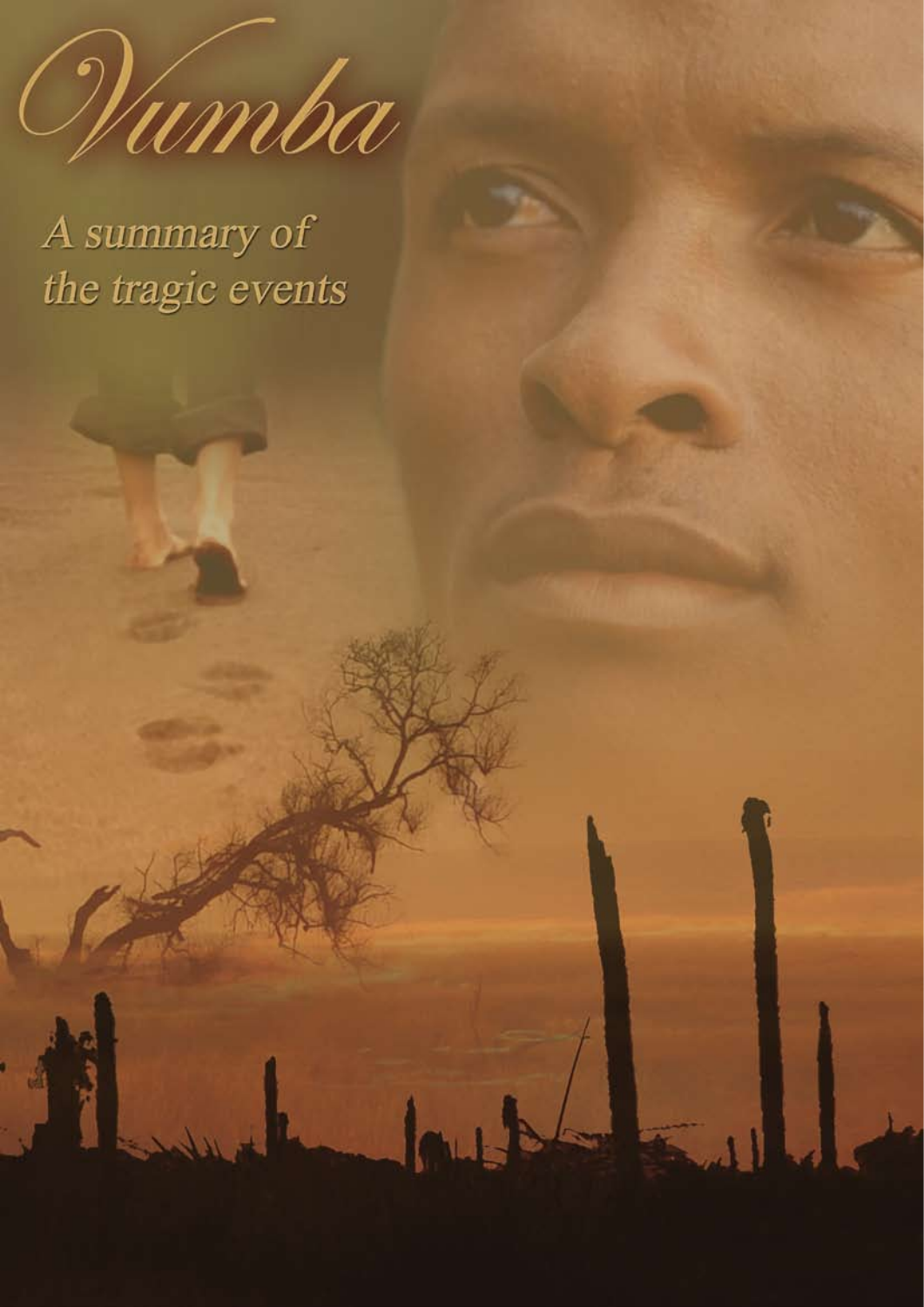

# *A Summary of the Tragic Events*

Friday 23 June 1978 is remembered as being the darkest day in Elim history. On that day, twelve people were slaughtered at the Elim Mission station in the Vumba Mountains, Northern Zimbabwe. Another would die a week later. The sheer brutality of this massacre shocked the world.

We hope the following will not only give you an insight into the history of the Vumba Tragedy but also inspire and challenge you as to the part you are playing in world mission.

# The Missionaries in Rhodesia…

Peter and Sandra McCann, Philip (6) and Joy (4) Philip and Susanne Evans and Rebecca (5) Roy and Joyce Lynn and Pamela Grace (3 weeks old) Wendy White Catherine Picken Mary Fisher

Joy Bath (nurse) and Peter Griffiths (Principal of the Elim School) were in the UK at the time of the massacre.

# Background…

From the earliest times, most British Pentecostal missionaries were talented. In Rhodesia (now Zimbabwe), the leader in the work from 1948 was Doctor Cecil Brien and his wife. With their medical and surgical skills, they saw a substantial reduction in infant mortality in the area. The future growth of the work in Rhodesia was to further develop both in the hospital and more particularly in the school.

At the time of the tragedy, the missionaries out on the field were both talented and highly qualified. Three of them had science degrees. Peter McCann (teacher) had a B.Sc degree as did Philip Evans (teacher), who also had an M.Sc. Roy Lynn was a whiz with mechanics and Joyce was a nurse/midwife. Wendy White had a degree in social studies as well as being a nurse. Catherine was a sports teacher. Mary Fisher (teacher) had a B.Sc degree and had studied at London Bible College as well as at Swansea and Brunel University.



Cecil Brien at work



The McCann Family leaving for Vumba

Philip Evans had first gone out to Rhodesia at the end of December 1975. On his arrival he was presented with papers by the authorities and was asked to sign them. Included in these was a section that required him to agree as a layman to take up arms if hostilities broke out. This he refused to do and he was sent home again. When he returned to the UK, Elim ordained him as a minister and he went back again and was admitted to the country.

Irishman Robert Lynn, who was familiar with troubles in his own country, had access to a gun, which was mainly used for shooting snakes and vermin. However he, together with the others, agreed that this should be surrendered in keeping with the mission's strict neutrality.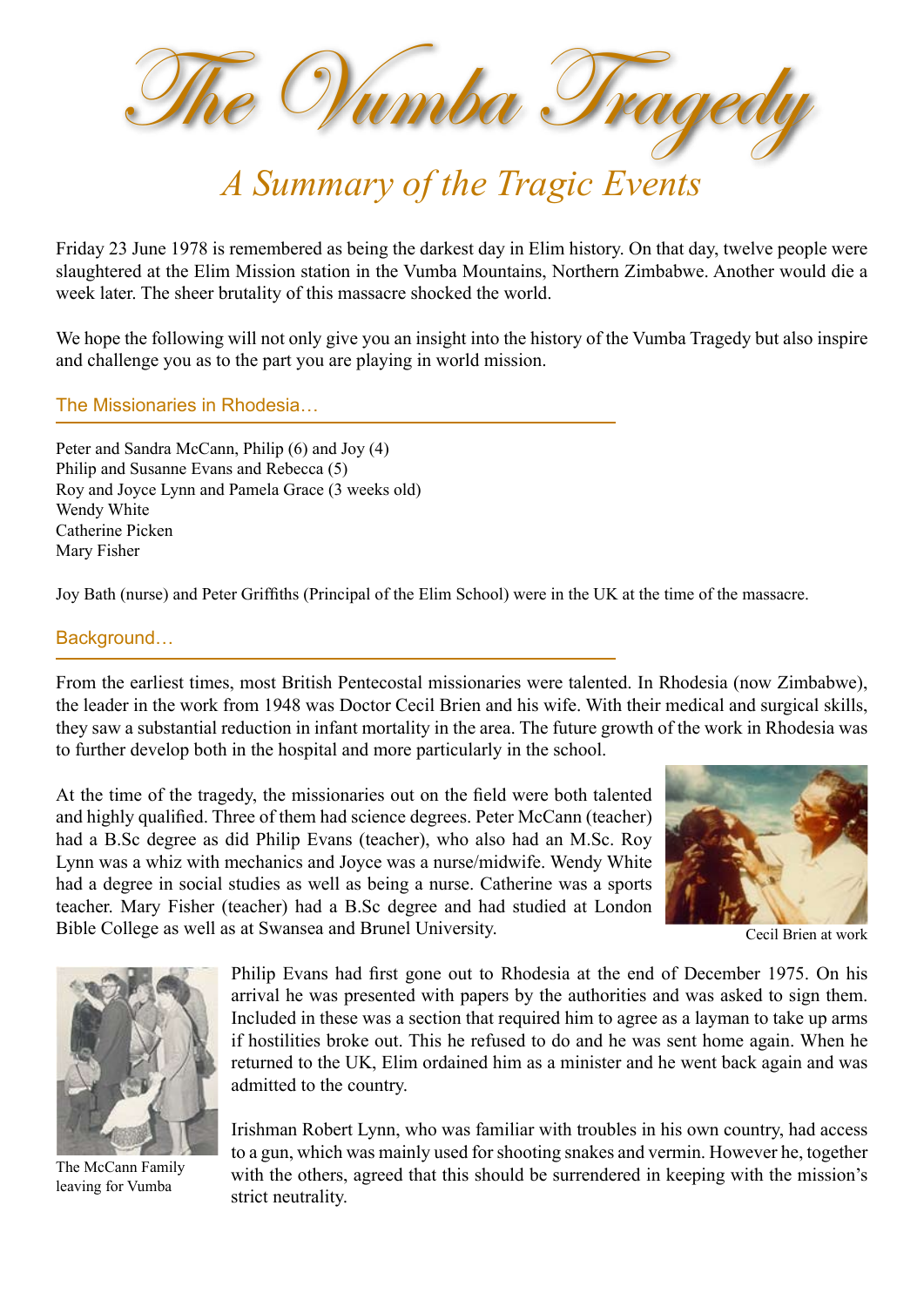At this particular time in history, Rhodesia was in conflict; the forces of the Rhodesian government under Prime Minister Ian Smith opposing the socalled "liberation" forces led by Joshua Nkomo and Robert Mugabe (now President of Zimbabwe).

Leslie Wigglesworth (the International Missions Director) and David Ayling kept in close touch with the British Foreign and Commonwealth Office to ascertain the safety of their workers in Rhodesia. One interview took place in the office of the Labour Foreign Secretary, David Owen. Some time later in a television interview which dealt with David Owen's personal faith, he paid tribute to the two Elim ministers. They had asked to pray with the Foreign Secretary and were permitted to do so. David Owen said that it had impressed him greatly and that it was probably the first time such a thing had happened in that office!

At the time it seemed wise to move the Elim School and hospital from their premises at Nyanga North (also known as Katerere) to the Vumba, because of safety precautions. There was an army base a few miles from the school and hospital at Katerere and the so-called Patriotic Front freedom fighters were increasingly active. The Vumba is in the hills above Mutare, about 100 miles from Katerere, and is situated only a very short distance from the border with Mozambique.

John Smyth, a senior staff member at Elim Headquarters, had been delegated by the Executive Council and the International Missions Board to go to Rhodesia to share with Ron Chapman, the Chairman of the work there. Together they consulted the teachers and nurses who served at the Mission at Katerere and also at the Eagle School in the Vumba. Every one of the Elim missionaries bravely and unstintingly opted to stay in Rhodesia to continue with their work. Arrangements were made to evacuate them in the event of an impending disaster.



Ron Chapman

The situation became more serious and moving became imperative. A member of the International Missions Board was sent to discuss the possible move



Vumba Mountains in Zimbabwe

to the Eagle School at the Vumba, a move which was not initially favoured because of the separation between the hospital and the school. It must be remembered that the staff at the school and hospital ran churches in the Katerere area as well as following their nursing or teaching ministries. The nursing staff also ran clinics. However, the International Missions Board member readily agreed to the move once the whole position had been assessed.

At this time, Joyce Pickering had become engaged to Roy Lynn. Their marriage took place in the UK on 23 July 1977. Joan Caudell (a teacher) and Joy Bath were due to go on furlough. Wendy White, who was due to go on leave on 3 July 1978, was a nurse at the hospital, but her degree meant that she could teach when the move to the Vumba took place. She taught Biology and English. Her nursing skills were invaluable especially as she was to be the only nurse on site at the Vumba.

Ron Chapman (Chairman) was regularly in touch with the school and taught Bible Knowledge two days a week. The teaching staff were the most highly qualified of any African school in Rhodesia. They were well able to teach their scholars at secondary level.

One of the main challenges facing the staff at Katerere was the land mines which had been laid everywhere. One of the lorries belonging to the Mission was badly damaged in an explosion. After one particular journey that Peter Griffiths (Principal of the Elim School) and Joan Caudell made, they found out that they had passed over several land mines without them exploding! Because of the tremendous risks involved in travelling, it became increasingly difficult to provide meals for up to 1,000 people on the site in Katerere.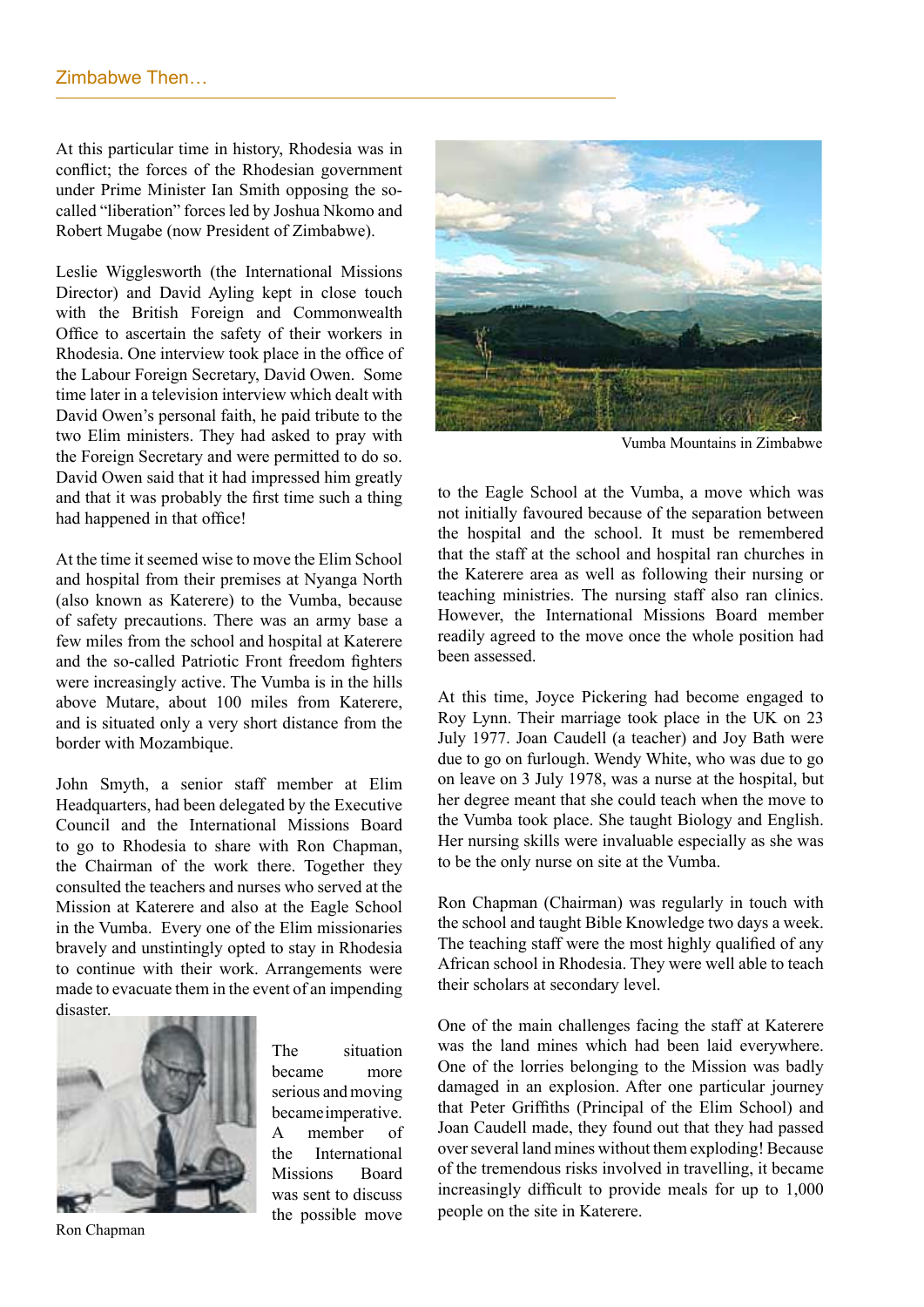The Eagle School had been a preparatory school for European boys. It could accommodate about 150, whereas the Elim School needed twice that number. When the Elim School moved there, the scholars accepted the available accommodation despite many having to sleep on mattresses on the floor. They were just glad to be able to continue their secondary education.



Peter Griffiths and School children

Peter Griffiths and his wife Brenda, took a lengthened leave and returned to the UK in August 1977 for Peter to complete his MA studies. Philip Evans was made Acting Principal in the absence of Peter. Philip was only 28 and serving his first term, but he accepted the challenge.

# *Every one of the Elim missionaries bravely and unstintingly opted to stay in Rhodesia to continue with their work.*

The British teachers first impression of the Vumba was that it was like the English Lake District, so beautiful was this mountainous area. It was 15 miles from Mutare, which meant ready access to shops and wider Christian fellowship.

The school at Katerere was disbanded. One tragic event was that two of three double decker buses, which were transporting scholars, were seriously damaged by land mines. Two of the boys were killed and one lost a leg. The occupants on one of the buses lost all their possessions.

The move to the Eagle School, Vumba happened in 21 July 1977.

Timothy and Rachel Evans, the two older children of Philip and Susanne Evans, were at boarding school in Salisbury (now Harare). Philip Evans' mother visited the whole family at the Vumba so was able to make meaningful contact with the whole family before the massacre. She bravely and lovingly took Tim and Rachel into her care after the Vumba tragedy.

Joyce and Roy Lynn's baby daughter, Pamela Grace, was delivered two weeks early by Caesarian section in hospital in Mutare on 1 June 1978. Had the baby gone to full term, she and Joyce would have been safe in hospital at Mutare when the



The Evans Family

massacre occurred.

The Elim workers felt safe at the Vumba as it was well protected. While there, Joyce Lynn opened four clinics in nearby areas while her

husband Roy preached and ministered to the men. Visits were made once a month to the hospital at Katerere by staff from the Vumba, courtesy of the marvellous service provided by the small planes of the Missionary Aviation Fellowship. MAF transported Elim missionary personnel as well as personnel from other missionary organisations. Their help was invaluable. In many cases it would have otherwise been totally impossible to gain access to the mission stations because of guerilla activity.

The first term at the Vumba went very well, but the second term proved to be very difficult due to increasing guerilla activity and influence in the country. The African House Master came under such pressure that he was obliged to leave. Six boys disappeared, probably to join the guerillas. Food was stolen and probably supplied to the guerillas, which put the staff under enormous pressure from the Government forces for allegedly supporting the so-called rebels. Consequently, no food was kept in store at the school. Instead, supplies were obtained daily from Mutare. It was nonetheless felt that scholastically and spiritually the scholars progressed at the Vumba.

Ron Chapman kept in close touch with the church authorities in Cheltenham, but events mounted because Roman Catholic, Dutch Reformed, Salvation Army and American



From Left - Catherine, Mary, Roy and Joyce

Southern Baptist workers were murdered. The Roman Catholic and Salvation Army schools had been disbanded. The killing of two Salvation Army lady teachers sent shock waves all over the world. The work of their organisation in Rhodesia was large, highly esteemed and very well known. No one thought that their personnel would be murdered.

Alarmed by this news, Leslie Wigglesworth phoned Ron Chapman in Rhodesia and it was decided that the staff should move to Mutare and travel in to the school every day. Matters were not helped because all the staff members, except Wendy White, were unwell. Every staff member said yet again that they wished to continue their work at the school. The International Missions Board sent Peter Griffiths to Rhodesia 19 October 1977. This brief visit resulted in the staff again expressing their desire to stay where they were.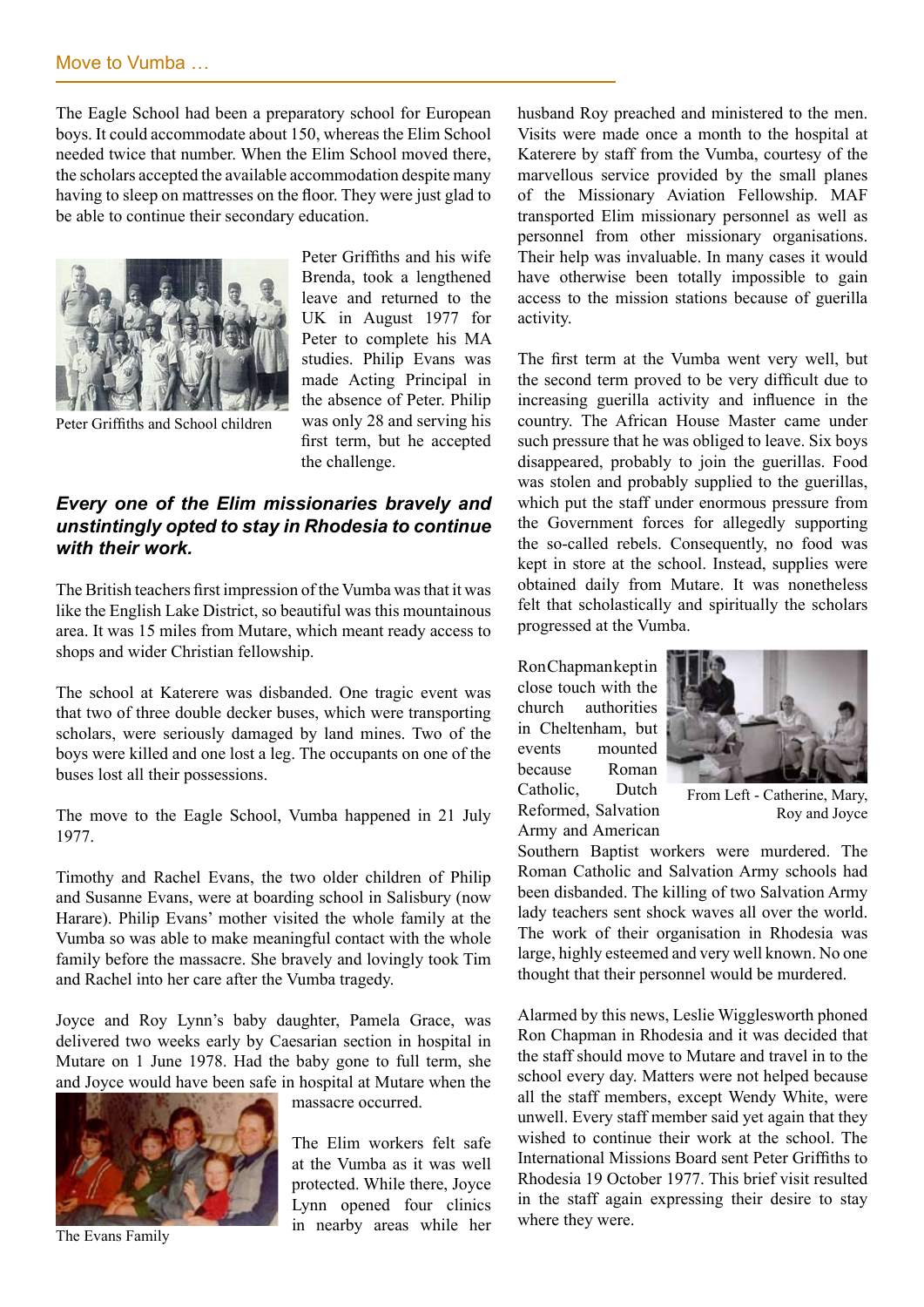21 Guerillas came over the border from Mozambique and attacked the missionaries with axes and other weapons. The inquest revealed the terrible punishment and mutilation that they suffered. One guerilla later said that the "executions" were in retaliation for a Rhodesian Army attack on a guerilla camp two years earlier, which the Elim missionaries knew nothing about.

Ron Chapman was called upon to go to the Eagle School on the day of the murders to identify the victims and to deal with the immediate aftermath. All the deceased, including three week old baby Pamela Grace, had been brutally ill-treated, abused and murdered. The bodies were almost unrecognisable. Altogether there were three men, five women and four children.

Mary Fisher was cruelly attacked, but managed to run down the steep hill on which the school stands, going through agonizingly prickly bushes and trees. She was found later and taken unconscious to hospital in the capital, Harare, where she died on 30 June 1978. Mary should have been setting off for her furlough that day. Her departure was delayed because she wanted to visit her sister who was on missionary work in Ghana before returning to Britain. The travel arrangements had proved to be immensely difficult involving detours through other African countries, thus delaying her departure.

On the day of the tragedy, Mr Chapman tried to phone Elim Headquarters without success, but managed to get through to the Elim Bible College at Capel, Surrey. He was able to speak to Wesley Gilpin, Principal of the College. It so happened that it was Open Day there and the main speaker was Peter Griffiths. Wesley Gilpin had the unenviable task of informing Peter of the situation as he and Brenda arrived at the College. Peter stood high, greatly admired by everybody, because he proceeded to minister at the crowded Open Day despite the devastating news from Rhodesia. His ministry was tremendously moving, brave and challenging. Amazingly, what he had prepared on Hebrews 11:24,25 could not have been more fitting. It even included the illustration of the five American missionaries murdered by the Auca Indians in South America.

## *Shock…*

There was worldwide condemnation of the needless slaughter. Politicians, churchmen and journalists all joined in the chorus. It was an especially difficult time for Elim Missions. The long serving Missions Director, Leslie Wigglesworth had just retired and his successor, David Ayling (minister of Ulster Temple, Belfast) had not yet moved into the office.



The news rocked the whole Elim movement. On Sunday 25 June special services were held in Elim churches all over Britain. The Cheltenham Elim Church (next door to Elim Digging the graves **International** Offices) was appreciated.

packed for the Sunday morning service. Many representatives of the media were there. Some went into the service and came out astonished. They could not get over the fact that the congregation, led by their minister Rev Lionel Currie, were praying for the very people who had committed the murders as well as for relatives and friends of the deceased.

The media gave special attention to the prayer offered at Cheltenham Elim. The Daily Mail of 26 June carried the heading, 'Father…forgive them'. This viewpoint, which was given to the media and propagated by them, gave rise to a very mixed response in the UK. There were those who applauded such a Christian standpoint while a few indicated that such a view was totally repulsive to them. It seemed to be the view that Elim should have cried for immediate reprisals and for those who had committed these atrocities to be brought to justice.



Funeral service

The International Missions Board was called to meet that same day. It was decided unanimously that International Missions Board members should leave in twos to visit the homes of those who had been murdered and to seek to arrange for their future welfare.

Leslie Wigglesworth and David Ayling along with John Smyth were selected to attend the funeral service in Rhodesia. Tom Walker, Field Superintendent, remained behind to deal with the vast number of phone calls, interviews and requests for information. He was at his post from 6 am until 11 pm every day for a week.

Radio and television people requested interviews. One interviewer from Australia did a very demanding interview over the phone which was broadcast live over Australian television.

The lovely thing was that every now and then the unending calls would include one from an Elim minister. Without exception, each one lovingly said, "We are standing with you and praying for you!". Each supportive call was brief, but so deeply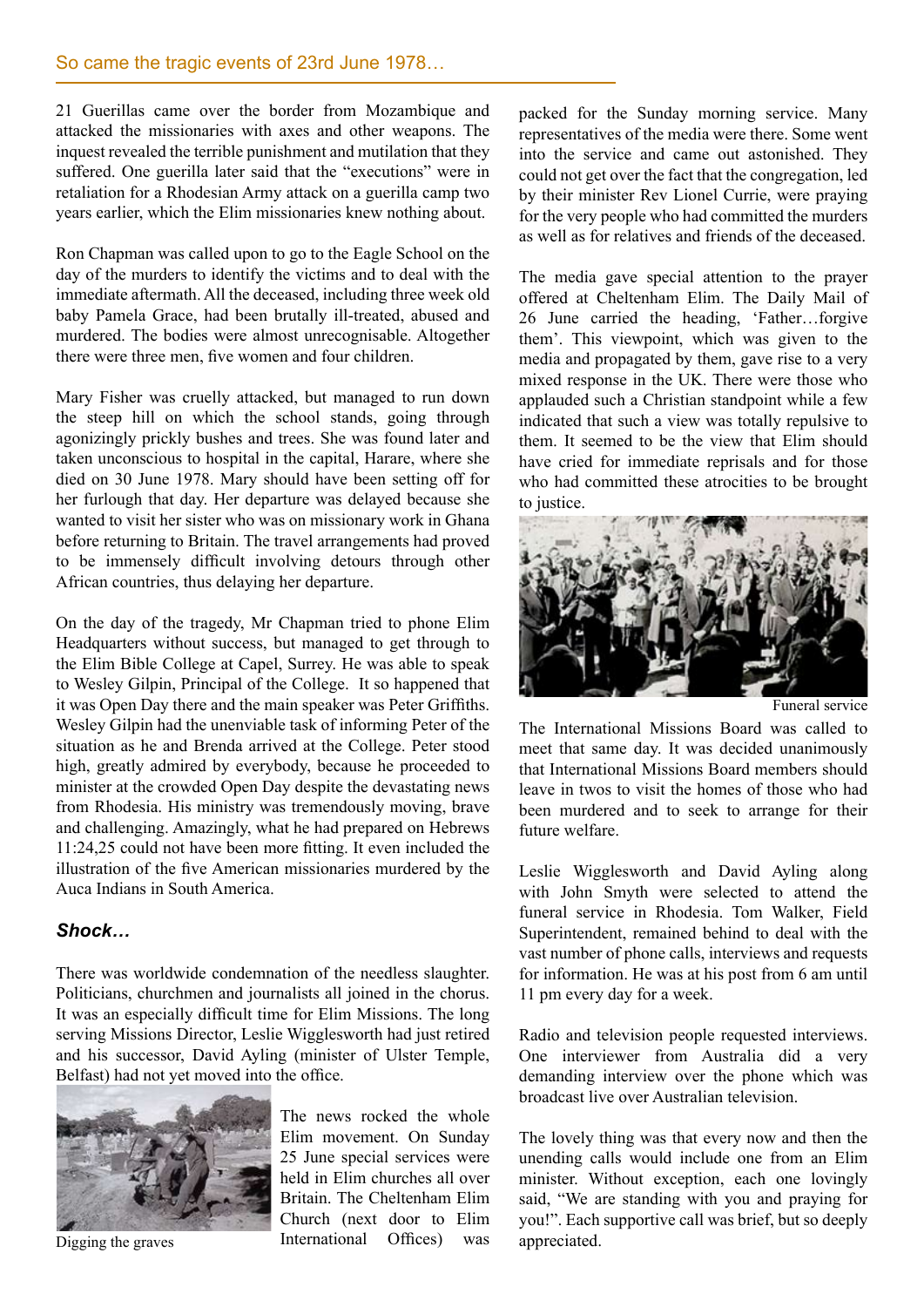.. the scene was devastating. Students and African personnel had left the area. Zimbabwean friends were trying to bring some order into the chaos, but the situation was nevertheless dark and depressing.

#### *There was worldwide condemnation of the needless slaughter.*

The first funeral service was for all those killed except for Mary Fisher, and was held in Mutare. A fleet of hearses from the main cities of Rhodesia were required to accommodate the funeral. The service was led by Mr Ron Chapman and David Ayling preached. John Smyth conducted the burial service and Ron Chapman preached.

Mary Fisher's funeral was held on the following Thursday. John Smyth led the funeral service and conducted the burial service and Ron Chapman preached. The verse quoted at the time of the deaths and on the memorial was, "For to me to live is Christ, to die is gain".

During the funeral service, Ron Chapman had prayed for the families of those who had been killed. He also prayed for those who were responsible for the killings. Some of the papers reported that the Mayor of Mutare took objection to this.

The question of forgiveness had become a very controversial issue in Zimbabwe. Nevertheless Peter Griffiths and the others maintained that this was the Christian thing to do.



#### Back in Zimbabwe… To Date and Answers to Prayer...

We now know that the same prayer of forgiveness was prayed by some of the missionaries as they were being killed. It also came to light that this prayer was beginning to be answered - rumours began to circulate in the early 1980's that several of the men personally responsible for the killings had been dramatically converted.

Peter Griffiths returned to Zimbabwe. In January 1979, after settling back into the work, he was given a senior position in the Education Department in the newly independent Zimbabwe. The International Missions Board asked him to investigate to see what substance there was in these rumours.

Peter was able to confirm the remarkable story of what happened to a group in the platoon who were together in an army camp in Entumbane shortly after the war had ended.

Eight of them experienced a vision in which they saw the cross and the hand of God coming against them in judgment. Seven of them who had passports



immediately left the country and enrolled in Bible Schools in West and East Africa. The other, not having a passport went to a Bible School in Harare where Peter Griffiths was able to meet him. He had left school at 14 and had been the youngest platoon commander in ZANLA, operating under the name of 'War Devil'. Peter subsequently kept in regular touch with him.

In another separate incident, an African pastor named Mopofu, working for Harare Intecessors, was asked to speak at a rehabilitation centre for ex-combatants in Troutbeck, Nyenga. While he was preaching, a paraplegic man screamed out in agony out of deep conviction, crying for mercy. He later confessed that he had been one of those responsible for killing the missionaries. He told the pastor how the missionaries had prayed for their killers as they were being slaughtered.

The Elim missionaries suffered because they happened to have moved into a new area at the wrong time. They were at a location that straddled one of the main routes of entry for bands of freedom fighters; they had not been in the area long enough to build up the respect and trust of the locals in the same way that they had been able to do in Katerere.

Some of the Africans also suffered during the conflict, particularly in the more rural areas. Some churches were closed. Pastor Abraham Satuku was badly beaten after being falsely charged in July 1977. If it hadn't been for the intervention of a guerrilla commander, Pastor Satuku would have been killed. In a remarkable turn of events, the guerilla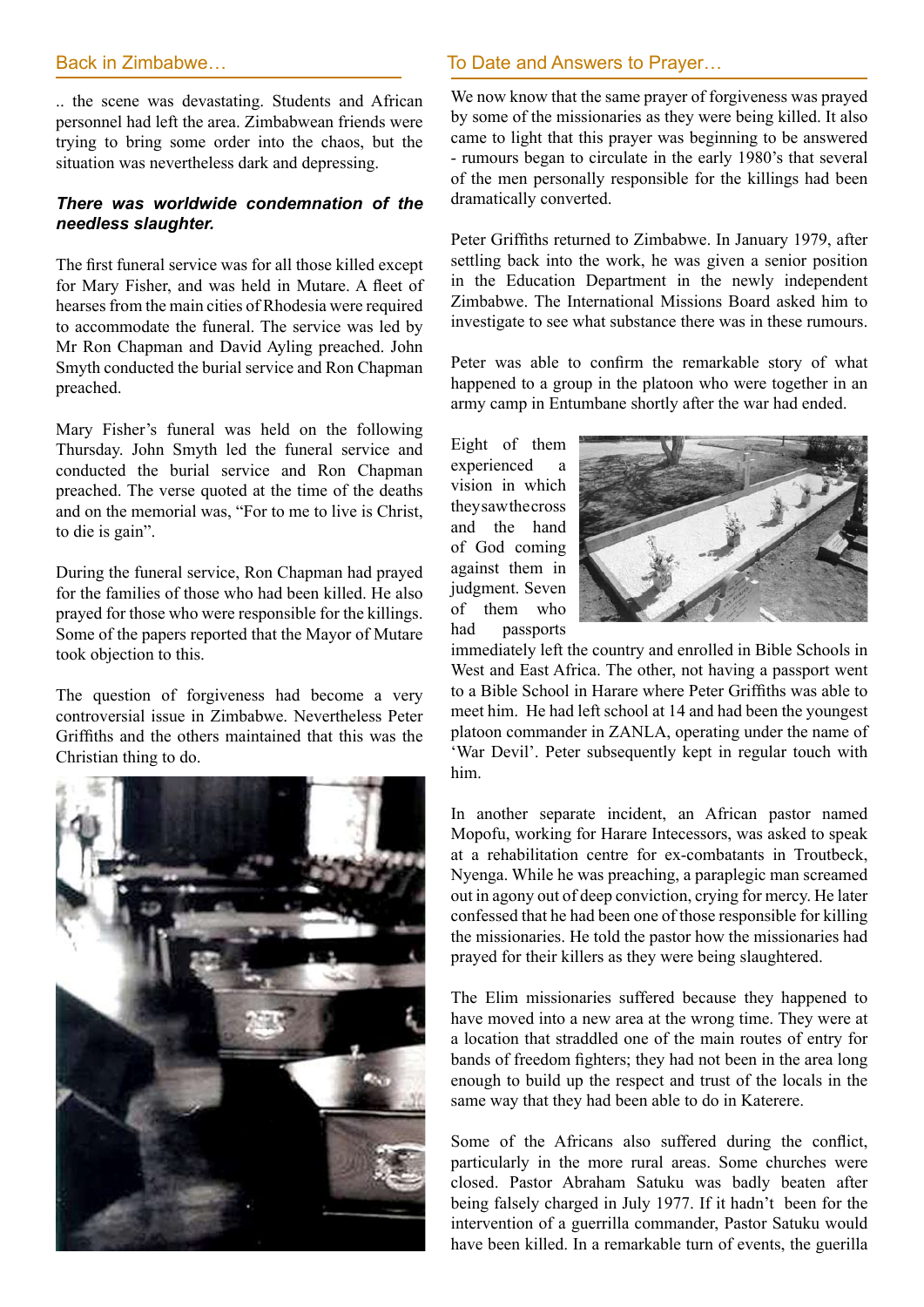commander said that he would be willing to die alongside Pastor Satuku if the beating did not stop.

Dr David J Maxwell, Editor of the Journal of Religion in Africa, who was a teacher in Zimbabwe from 1986 to 1989, writes:

*"The war left the Church in the hands of the local people. They did not simply appropriate its structures but also its religious authority. The new structures of the Zimbabwean Church reflected this with its greater emphasis on* 

Rumours began to circulate that several of the men responsible for the killings had been dramatically converted.

*lay vocation and an indigenous leadership. This renewed closeness with its base made it responsive to the* 

*needs of rural people in post-war society. The Church offered them the chance to come to terms with and heal memories of the war through acts of confession and restitution. Christians have found meaning for the pain they experienced through concepts of reconciliation, sacrifice and, in the specific case of Elim, martyrdom. This dynamic continues today as Christians draw inspiration from the war through the idioms of testimony and song as a means to help overcome the hardships of the present."* 

# Finally…

As a result of the attitude of forgiveness and prayer, we have seen the work in Zimbabwe flourish rather than diminish. The secondary school is now twice the size it was before the massacre and the hospital is making excellent progress not only in treatment but also in relationships with the government. The church is growing and 16 new churches were planted between 1993 and 2003. Following the massacre, many people gave funds for a church to be bought as a memorial tribute and the Mutare Memorial church was purchased. The church continues to flourish and services are full to overflowing.

What happened in Zimbabwe is not something that any of us would ever wish to see again, but heaven must have rejoiced at the dedication, faithfulness and loyalty of the devoted missionaries. In the plan and purposes of God, He saw fit to take these workers home to Himself. It is also clear that the principles of sowing and reaping are eminently worked out in each human life, that as we die, so we live.

These missionaries were truly "promoted to Glory".

The plaque we maintain here at Elim International Offices reads as follows:

IN GRATITUDE TO GOD FOR THE LIVES AND SERVICE OF OUR MISSIONARIES MARTYRED IN THE VUMBA, RHODESIA, 23 JUNE 1978.

Peter and Sandra McCann, Philip and Joy - - Wendy White Philip and Susanne Evans and Rebecca - - Catherine Picken Roy and Joyce Lynn and Pamela Grace - - Mary Fisher (died 30 June 1978)

"THEY LOVED NOT THEIR LIVES UNTO DEATH" Revelation 12:11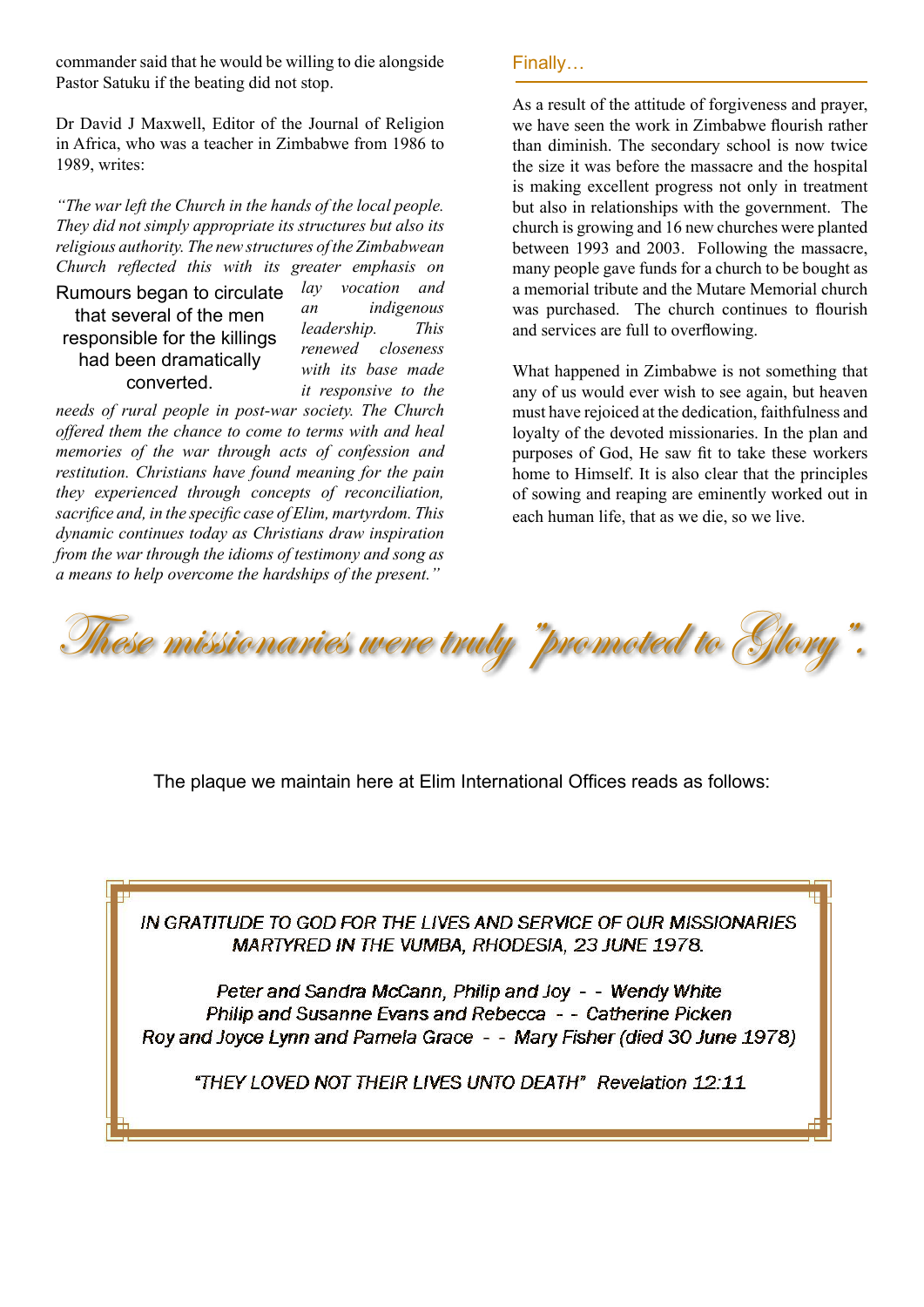# **Robert John Lynn (known as Roy)**

Born on 21 September 1941, Roy was 36 when he was killed. Roy was originally intended as a temporary replacement for missionary Alan Renshaw who was on leave and who was normally in charge of maintenance. Roy had a magic touch with all machinery. He was lame and became especially loved by the Africans because if he fell over while doing a repair, he got up and laughed! He would do anything for anybody. When he left for Rhodesia in 1975 after pastoring the Elim Church in Brookeborough, Northern Ireland, for over 6 years, he had to change planes at Heathrow airport. He was met in from Belfast by P S Brewster and Tom Walker from Elim Headquarters. They were surprised to see him walking towards them with a much more pronounced limp than usual. He was carrying two cases, one a fibre one and the other full of tools. He greeted the two men with the remark, "I have had another road accident and I knew that if I told you about it, you would not let me go to Rhodesia. It's too late now and I'm off!" The men were very moved and even found emotional difficulty in praying for this brave young man just before he left.

### **Joyce Lynn nee Pickering**

Born on 16 November 1941, Joyce was 36 when she was killed. Joyce was from York and was a highly skilled nurse and midwife. She met Roy in Rhodesia. They were married in the UK on 23 July 1977. Their daughter, Pamela Grace, was born on 1 June 1978, just 3 weeks before her tragic death. Joyce was the very capable Matron of the Hospital, a good organiser and very successful in pursuit of her nursing and midwifery ministry.

# **Elizabeth Wendy H White (known as Wendy)**

Born on 14 June 1940, Wendy was 38 when she was killed. She was from Kensington Temple and was well experienced in nursing, teaching and social work, holding BA, SRN and a Diploma in Social Studies qualifications. She served in Rhodesia for 1 year 4 months, and was still on her first term when she was killed.

### **Peter and Sandra McCann**

Born on 13 April 1946 and 30 December 1943, Peter and Sandra were 32 and 34 respectively when they were killed. They were both from Huddersfield, Yorkshire and served in Rhodesia for almost 8½ years. Their first child Paul, tragically died with the first whiff of anaesthetic on the operating table seven years before the Vumba massacre and Peter and Sandra were remarkable in their wonderful response to such a tragedy. Peter was a well qualified science teacher and highly skilled in laboratory work. Sandra was very adept with needlework and handicrafts. Their children Philip aged nearly 6 and Sharon aged 4½ were killed with them.

### **Philip and Susanna Evans**

Born on 16 April 1949 and 12 July 1945, Philip and Susanna were 29 and 33 respectively when they were killed. They were from Nuneaton Elim. Their daughter Rebecca was killed with them. She was only 5. They ministered in Rhodesia for 2½ years and were still on their first term. Philip held MSc, MPhil, and Teaching Diploma qualifications. Sue was a qualified secretary. Their children Timothy and Rachel (highlighted in photo) were away at boarding school at the time of the tragedy and therefore survived. Their grandmother, Philip's mother, took over the responsibility of their care in England. Timothy was born on 22 April 1968 and Rachel on 14 August 1969, so they were 10 and almost 9 when they lost their parents.

### **Catherine Picken**

Born on 15 March 1923, Catherine was from Southend on Sea and 55 at the time of the Vumba massacre. She was a proficient hockey player and sports teacher, a role she was still occupying at the time of her death. She studied French and other subjects in Belgium for 2 years from 1956 in preparation for missionary work in Congo. She served there for 1½ years and had to escape at the time of the Katanga war. She served in Rhodesia for almost 18 years.

### **Mary E Fisher**

Born on 13 August 1946, Mary was 31 when she died in hospital in Harare. Mary was from Caerphilly and taught maths and science. She went to Rhodesia in August 1973 and had served for almost 5 years. She had a rich soprano voice and her worship tapes were a great blessing both before and after her tragic death. She survived the initial attack, only to die from her terrible injuries on 30 June 1978.